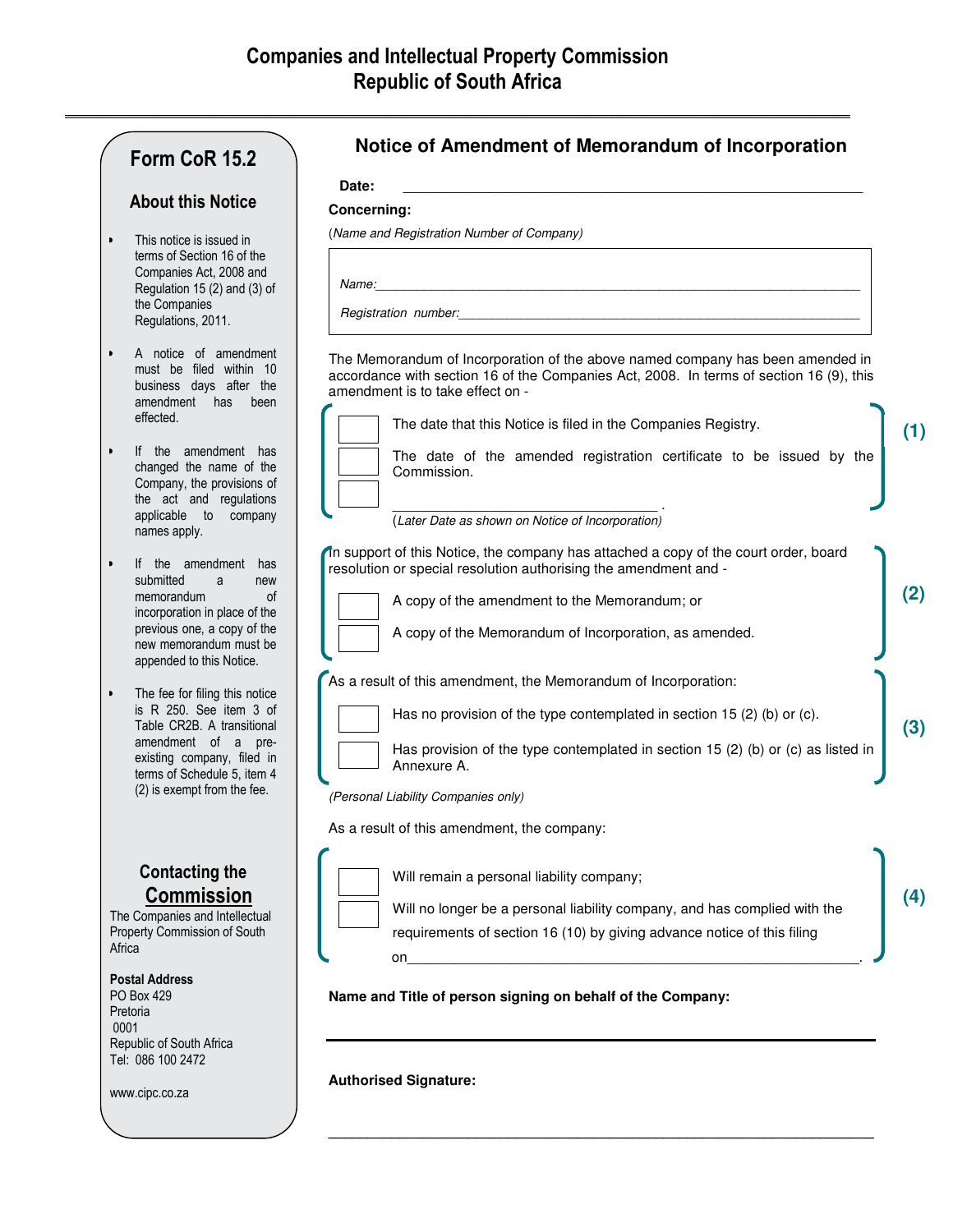**\_\_\_\_\_\_\_\_\_\_\_\_\_\_\_\_\_\_\_\_\_\_\_\_\_\_\_\_\_\_\_\_\_\_\_\_\_\_\_\_\_\_\_\_\_\_\_\_\_\_\_\_\_\_\_\_\_\_\_\_\_\_\_\_\_\_\_\_\_\_\_\_\_\_\_\_\_\_\_**

## **EXPLANATORY NOTES NOTICE OF AMENDMENT OF MEMORANDUM OF INCORPORATION – CoR15.2**

*The explanatory notes is not a complete guide on how to complete the indicated documents but to provide guidance as to what must done and filed. Further, these explanatory notes are based on draft forms and regulations that may be changed with prior notification. Therefore, the CIPC is not liable for any error or misrepresentation made in these explanatory notes and subsequent loss or damage suffered by any party.* 

### **(1) Effective date of amendment**

This section of the form relates to the date on which the amendment will take effect. Great care needs to be taken in completing this information, as this is the date that will be captured on the CIPC database as the effective date. The following choices can be made:-

- Filing date of COR 15.2;
- Registration date of COR 15.2; or
- Any other specified date. (provided that it is a future date)

### **(2) Supporting documents**

When adopting a new Memorandum of Incorporation or amending an existing MOI, a prior decision is required as well as supporting documentation in the form of a:-

- Court order;
- Board resolution; or
- Special resolution (decision made by 10% of voting shareholders)

Further to that it must be indicated on the form itself whether a copy of the amendment only is attached, or the whole amended Memorandum of Incorporation.

If a company's amendment to its MOI includes a change of the company's name, further documentation is required to be lodged in the form of an approved COR 9.4 Confirmation notice.

NB - The COR 15.2 can be used for various amendments. The only indication of which type of amendment will be from the supporting documents, and therefore the court orders and minutes of meetings where special resolutions were passed need to be very clear in indicating what type of amendment is required.

#### **(3) Ring fencing provisions**

Section 15(2)(b)&(c) makes provisions for certain special conditions applicable to a company which must form part of the Memorandum of Incorporation, if applicable. These amendments are referred to as ring fencing provisions.

On the MOI it must be indicated whether any ring fencing provisions is applicable to the company as a result of the amendment or not, whichever is applicable.

If ring fencing (special conditions) is applicable, it needs to be indicated on form COR 15.2 Annexure A, exactly what the ring fencing provisions are.

#### **(4) Personal liability companies only**

The last field on the form for completion is only applicable to personal liability companies. In cases where an amendment